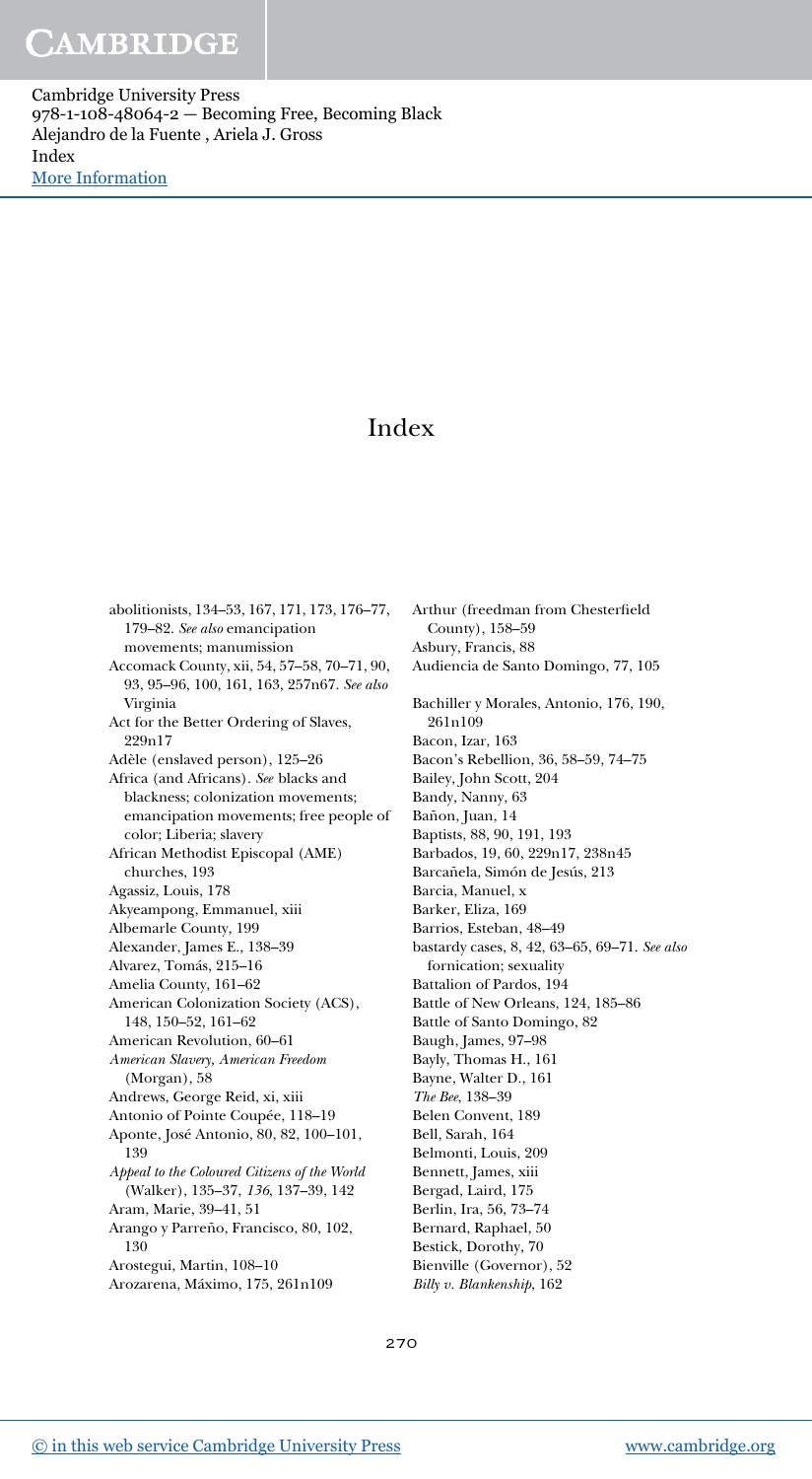Cambridge University Press 978-1-108-48064-2 — Becoming Free, Becoming Black Alejandro de la Fuente , Ariela J. Gross Index [More Information](www.cambridge.org/9781108480642)

### INDEX

birthright citizenship, 135–36 Bitaud, Marie Louise, 170 Black Code (1806), 83, 125, 127, 250n93 Black Jacke (enslaved person), 54 blacks and blackness: citizenship's curtailment and, 15, 21–38, 130–31, 135–41, 146–48, 158–71, 178–82, 193; colonization movement and, 7, 11, 142–53, 156, 161–63, 169; free communities of color and, 2, 5–7, 11–17, 38, 42–43, 45, 49–53, 71–78, 101–2, 129–33, 146, 153–88, 219, 221; Indian ancestry and, 1–2, 6, 11, 31, 94–98, 200–201, 204–6, 245n38; military service and, 7, 51, 76, 87, 102, 122–25, 184–86, 194, 206, 222; passing and, 200, 209–10, 267n64; presumption of enslavement and, 4–6, 9, 11, 15–17, 21–44, 50–64, 74–75, 78–80, 97–98, 127, 130–31, 153–77, 181–82, 217, 219; property ownership and, 14–15, 74, 183–86; reenslavement and, 25–26, 82, 140–41, 159, 166–67, 169, 222, 223, 236n30; religious institutions of, 31–33, 182–85, 191–94; residency appeals and, 158–66; sexuality and, 8–10, 34–35, 38, 42–48, 64–66, 69–71, 194–218; slavery's defenses and, 6, 145–46, 157–58, 179–80; state determinations of racial categories and, 178–82, 199–218; weapons ownership and, 29, 31, 185–86. See also Cuba; free people of color; Louisiana; race; slavery; Virginia Blanco, Catalina, 194 Bledsoe, Albert Taylor, 179 Bodenhorn, Howard, 165 Body of Liberties (Ward), 229n17 Booth, Margrett, 57 Borroto, Melchor, 41 borrowings (legal), 228n15, 229n17 Boullemet, Stephen, 206–7 Boullemet v. Phillips, 207 Bourbon Reforms, 11, 82, 103–4 Bragg, William, 161–62 branding, 29 British Honduras, 152 British Slavery Abolition Act (1833), 144 Broutin, Francisco, xii Brown, Rebecca and John, 92 Brunswick County, 165, 243n20 Bucarelli, Antonio Maria, 24, 109 Budros, Art, 243n20

Butler, George, 159 Butterwood Nan, 97 cabildos, 17, 23, 25, 193–94 Cáceres Ordinances, 75 Calhoun, John C., 179–80 Camacho, Nicolasa Josefa, 211, 213 Cantillon, Bernard, 50 Caribbean. See slavery; specific colonies Carondelet, Francisco, 121 Carter, Hannah, 71 Cary, Eady, 92 Casanova, José, 174–75 Casor, John, 14–15 Castilla, William, 57 Castillo, Antonio Maria del, 194 Castor, John, 54 Cauchoix family, 207–8 Cauchoix v. Dupuy, 207 Cecilia Valdés, 175 César, Jean-Baptiste, 50, 236n30 Chaillot, Jean, 207 Charles City County, 91 Chesterfield County, 91–92, 98, 158 children. See bastardy cases; fornication; free people of color; inheritance rights; intermarriage; race

Burcareli, José María, 103, 108 Burton, Sarah and Francis, 204

Burton, Stith, 92

- churches, 182–85, 191–94, 222. See also religion; specific denominations and institutions
- cimarrones, 140, 155. See also running away
- citizenship, 6–7; birthright, 135–36; colonization movements and, 7, 11, 132–35, 142–53, 156, 161–63, 169; race and, 15, 17, 26–33, 130–31, 146–48, 153–84, 193, 206; religion and, 26, 45; vecinidad and, 13–14, 21–27, 48, 75, 182, 184; voting and, 180–81, 224; whiteness and, 5–7, 11, 78, 157–58, 181–82, 200, 203, 206, 221–24 civic acts (as evidence of whiteness), 5, 201, 206–8, 217 Civil Code of Louisiana (1825), 125, 127–28, 197–98, 250n93 Civil War (U.S.), 157–58, 170–71, 217, 224 Claiborne, Herbert A., 202
- Claiborne, William C. C., 123–24
- Clarisse (enslaved person), 168

271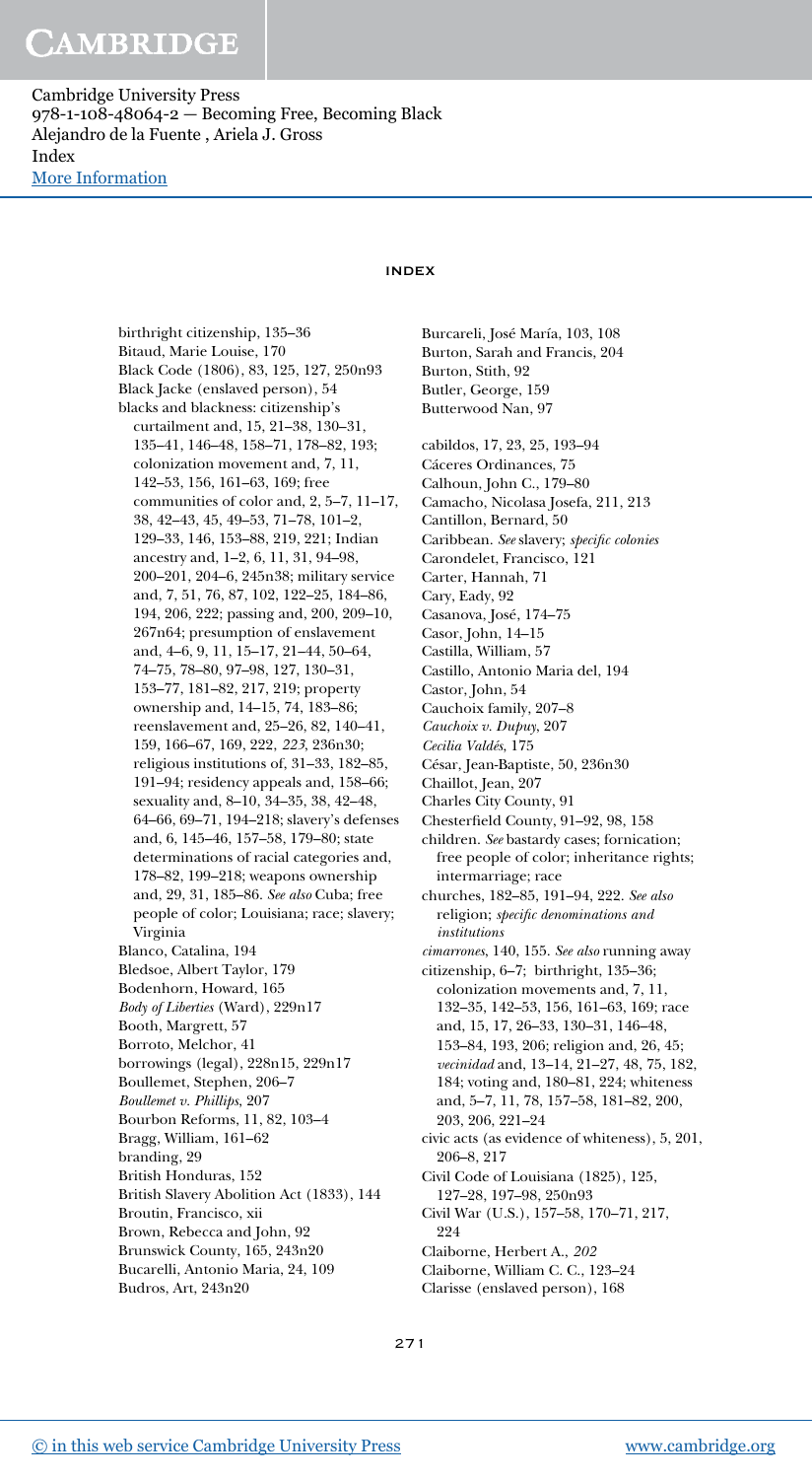Cambridge University Press 978-1-108-48064-2 — Becoming Free, Becoming Black Alejandro de la Fuente , Ariela J. Gross Index [More Information](www.cambridge.org/9781108480642)

### INDEX

coartación: ambiguous status of, 48–49, 105, 111, 176–77; definition of, 105–6; entero status and, 104; in Louisiana, 116–22, 125, 127–28; mother's status and, 113–14; papel and, 1, 111–13, 117, 120, 128, 173–74, 174; regulation of, 171–73; slaves' rights and, 6, 103–12, 130–31, 175–76, 221; taxation and, 103–4 Cobb, Thomas Reade, 145 Code Noir (1685), 19, 44, 53, 67 Code Noir (1724), 19, 21, 33–35, 44, 50, 67, 75, 78, 122, 125 Coke, Thomas, 88 Coleman, Francis, Sr., 95 Coleman v. Dick and Pat, 95 Coleta, Maria, 102–3 Coliseum Place Baptist Church, 193 colonization movements, 7, 11, 132–35, 142–53, 156, 161–63, 169 Colonization Society of the State of Virginia, 161 Company of the Indes (French), 36–37 comparative history, x–xi concubinage, 34–35, 66–67, 123, 197–98, 215. See also fornication; marriage Conga, Catalina, 14 Congo, Manuel, 14 Connard, Louis and Catherine, 52 Consejo de Administración, 171–72 Consejo de Indias, 106, 109, 111, 113–14, 173 Constitution (U.S.), 11, 84, 130, 150, 193, 217 Cook, John Francis, Jr., 188 Cook, Mary, 96 Cooke, John, 201 Cookson, Richard, 29 Coomee, John, 62–63 Cope, Tabitha, 71 Corsey, James, 205 Cortes de Cadiz, 143–44 Cottin v. Cottin, 125 Couto, José Ferrer de, 261n111 Couvent, Marie Justine Sirnir, 187, 263n22 Cruzat, Francisco de, 121 Cuba: annexation movement and, 171–72; coartación in, 1, 6, 39–43, 221; colonization movements and, 134, 152–53, 256n57; emancipation efforts in, 143–45; free communities of color in, 5–7, 11–17, 38, 49, 71–78, 101–2, 129–31, 133, 146, 153, 155–58, 171–77, 219, 221;

freedom suits in, 102–14; Haitian Revolution and, 80–82, 100–105; Iberian slavery laws and, 6, 8, 10–12, 16, 21–27, 41–49, 65, 89–90, 218, 220; manumission regulation in, 10, 38–44, 65, 77–78, 89–90, 101–2; maps of, 22, 101; marriage laws in, 5, 65–67, 181–82, 195–96, 210–16, 224, 265n40; mutual-aid societies in, 187, 193–94; pardo designation and, 7, 16, 47–48, 76–77, 122, 181, 188, 194, 199– 218; racial distinctions legally codified in, 13–17, 21–27, 66–67, 72–73, 141–42, 146–47, 157–58, 184–85, 209–11, 216–17, 219, 223–24; Reglamento de Esclavos (1842) in, 134; runaways and, 36; schooling in, 188–91; slave revolts in, 80–82, 100–101, 133, 139–40, 144; slave trade in, 143–44, 152–53, 175; whiteness of, 79–80, 181. See also free people of color; law; marriage; race; slavery Cuban National Archives, 196 Cuffy, Maria, 127 Curbelo, Florencio José, 211–12 Cuszens, William, 95 Daily Picayune, 141 Dana, Richard Henry, 175–76 Daniel, Patsey, 163–64 Daniel, Terry, 163 Darby, Jonathas, 50 Dau, Margarita, 215 David (enslaved person), 95 De Bow's Review, 171, 179 Declaration of Independence, 84, 136–37, 243n24 De Coustillas, Captain, 53 Demerea, John, 62 Deposit of Runaway Slaves (Havana), 154–55 Depres, Henrique, 120–21 Desdunes, Alphones, 188, 263n22 Deslondes, Charles, 82, 124 Dew, Thomas Roderick, 142, 165 Diago, Clara, 175 Dicy (enslaved person), 162 Digest of the Civil Laws (1808), 125 Dobard v. Nunez, 208 Dolores Abileyra, Maria de los, 107 Doubrère, Louis, 128 Douglass, Mary, 186–87

Driggus, Emanuel, 70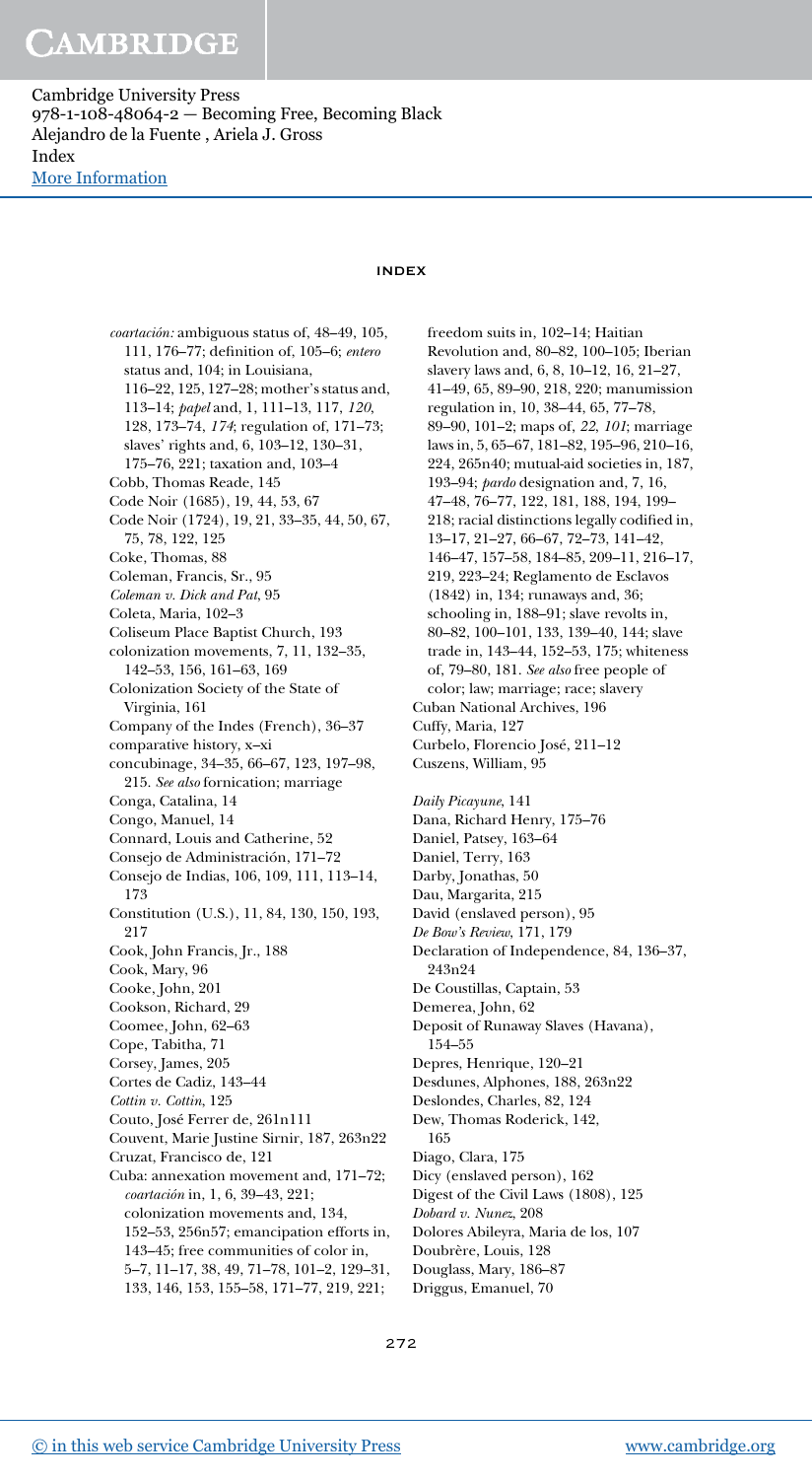Cambridge University Press 978-1-108-48064-2 — Becoming Free, Becoming Black Alejandro de la Fuente , Ariela J. Gross Index [More Information](www.cambridge.org/9781108480642)

Dunn-Haley, Karen, xiii

### INDEX

Du Tertre, Jean-Baptiste, 19 Edgg, William, 71 Edsall, Magret, 71 Eleanor (enslaved person), 162 Elizabeth City County, 62 Eltonhead, William, 55 emancipados, 152–53 emancipation movements, 84–89, 132–41, 143–44, 148–53 Emanuel the Negro, 29 Engerman, Stanley, xi entero status, 104, 111, 176. See also coartación Epes, Travis, 204–5 Epiphany, 193, 194 Erman, Sam, xiii Essay on Liberty and Slavery (Bledsoe), 179 Estelle, Samuel, 169 Estrada, Josepha, 213 Estrada, Pedro, 215 Exchanging Our Country Marks (Gomez), 227n7 Ezpeleta, José de, 114 families. See bastardy cases; fornication; free people of color; inheritance rights; marriage; race; slavery Fassin, Eric, xiii Fauchet, Jean, 207 Fernández, Anna Josefa, 215 Fernando (enslaved person), 18 Fernando, Bashaw, 54 Ferrer, Ada, x, 80 First African Baptist Church, 193 First African Church, 192, 192 fornication, 30, 42, 63–65, 70–71. See also bastardy cases; sexuality Foster, John, 54 Francisco Josef (enslaved person), 106 François (enslaved person), 168 Frank (enslaved person), 161 Fredrickson, George, x, 179 Freedom's Journal, 135 Freedom Suit Act (1795), 86, 93 freedom suits: abusive masters and, 92–93, 109, 112–13, 174–75; coartación and, 48–49; Cuban context and, 100–114, 171–77; equality ideals and, 83–84; gender and, 7–8; Iberian customs of,

98–100, 139, 152–53, 200; Indian ancestry and, 11, 94–97; juries in, 94–95, 167–68, 244n30; Louisiana's regulations of, 50–53, 114–31; racial determinations and, 181–82, 200, 203–4, 209–10, 267n64; records of, xii, 107, 244n30; reenslavement and, 169–71; regulation of, 4–5, 39–43, 103–4; testamentary claims and, 45, 52–54, 86–87, 91–94, 129, 160–62; testimony in, 2, 14–15, 57, 86–87, 118–19; Virginia's role in, 54–57, 85–86, 92–100, 159–61, 221–22. See also specific cases free people of color: citizenship demands and, 135–37, 180–81, 238n45; communities of, 2, 4–7, 11–17, 38, 49, 71–78, 101–2, 129–33, 146, 153–58, 171–90, 219, 221; Indian ancestry and, 1, 6, 58–59, 61–63, 200–201, 204–6; legal claims of, xi; marriage and, 8, 65–71, 181–82, 194–99; military service and, 7, 76, 87, 102, 122–25, 184–86, 194, 206, 222; passing and, 200, 209–10, 267n64; populations of, 6, 26–33, 38, 49–53, 65–66, 71–78, 82–86, 101–2, 129–33, 146–48, 153–77, 182–84, 219–21, 243n20, 255n50; property ownership and, 14–15, 74, 183–86, 224; regulations regarding, 4–5, 33–35, 73–78, 89, 114–15, 134–35, 141–48, 153–77, 192–93, 223–24; religious institutions and, 75–76, 182–85, 191–94, 222; removal of, 7, 11, 132–35, 142–53, 156, 161–63, 169; residency requirements and, 2, 53–66, 86, 146–48; revolutionary participation of, 139–42; schooling for, 184–91; segregation and, 14, 123; sexuality and, 8–10, 34–35, 38, 42–48, 64–71, 194–218; slave ownership by, 14–15, 155, 164, 183–84; the state's racial determinations and, 199–218; white man's democracy and, 7, 180–81, 219. See also blacks and blackness; manumission; race; slavery; specific jurisdictions French and Indian War. See Seven Years' War

Gabriel's Rebellion, 88–89, 185 Gaceta de la Habana, 197 Garcia, Juan, 41 Garcia, Juana, 26

273

46–49; illegal importation and, 11, 86,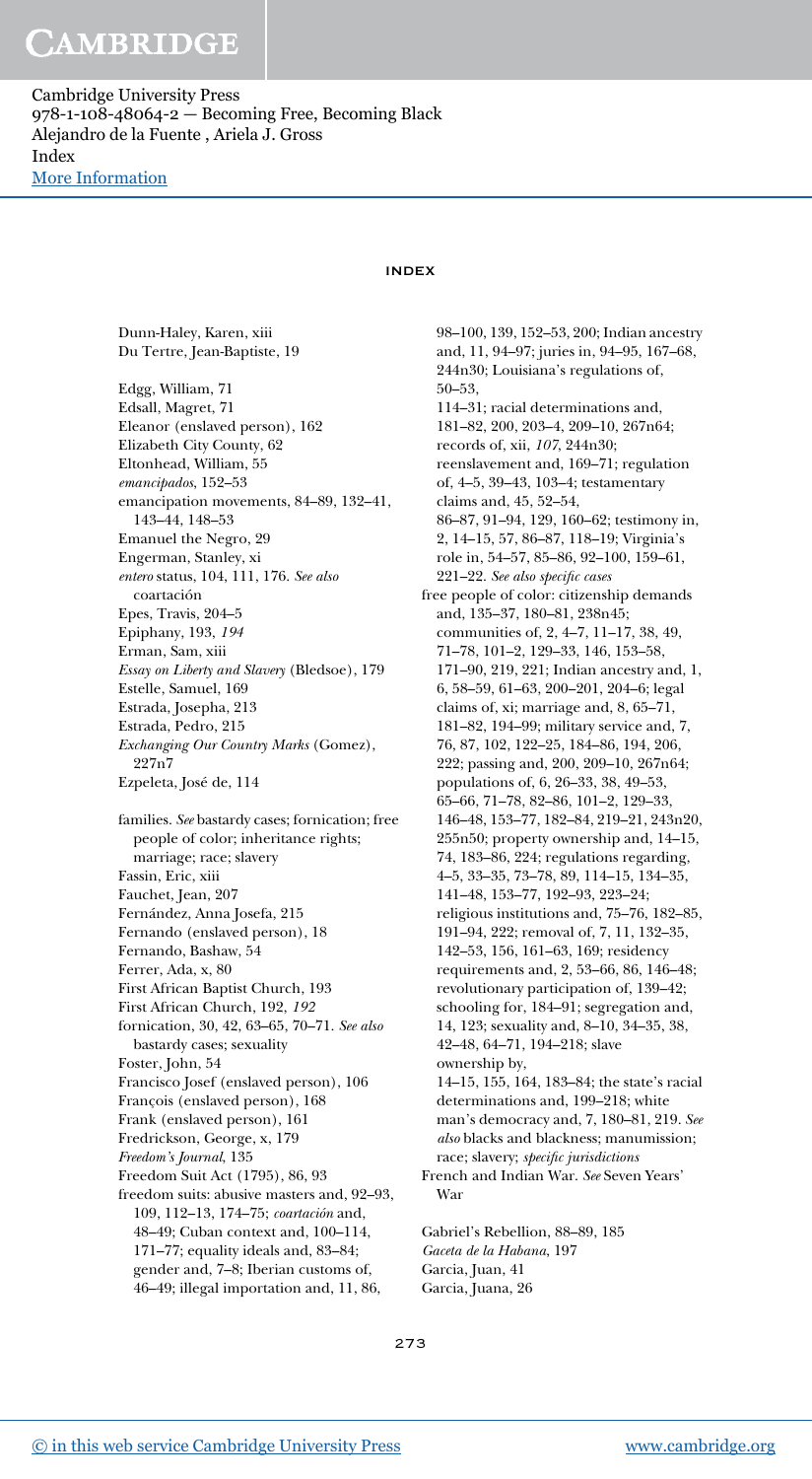Cambridge University Press 978-1-108-48064-2 — Becoming Free, Becoming Black Alejandro de la Fuente , Ariela J. Gross Index [More Information](www.cambridge.org/9781108480642)

### INDEX

Garcia, Marcos Jose, 216 García y Sanabria, Leandro, 112 Garrison, Elizabeth, 161 Garrison, William Lloyd, 136–37, 150 Garzés, Rafael, 214 Gaspart, Marie, 67 Gaudet, Azela, 168 Genaro, José, 110 gender: manumission and, 7–8, 43; mothers as reproducers of freedom, 7–8, 18, 26–33, 43, 47, 54, 62–65, 70–71, 98, 113–14, 168, 203; racial performances and, 208–10; white womanhood's status and, 42. See also citizenship; marriage; race; sexuality George (enslaved person), 86, 96 George III, 84–85 Gershenowitz, Debbie, xiii Gholson, James, 147 Gillfield Baptist Church, 191 Girardy, Marie-Françoise, 118 Godsey, Mary, 199 Goldman, Jon, xiii Gomez, Michael, 227n7 Gonzalez, Juan Junco, 1 Gonzalez, Patricia, xiii Gordon, Bob, x, xiii Graverán, Jorge, 215 Graweere, John, 54, 57 Grenada, 152 Griggs, John, 56 Grinberg, Keila, x Grinsted, William, 69 Guadeloupe, 18, 21, 44 Guerrero, Catalina, 196, 213 Gwyn, Hugh, 29 Haitian Revolution, 6–7, 10–11, 79–80, 88–90, 100–105, 123–24, 140, 167. See also New Orleans; Saint-Domingue; Virginia Halifax County, 162–63 Hall, Gwendolyn Midlo, 51, 73 Hannah (enslaved person), 97 Hanover County, 88 Harman, William, 56 Harriet (enslaved person), 161 Harris, Leslie, xiii Hartog, Dirk, xiii Hatfield, April Lee, 237n36 Havana: coartación in, 10, 12, 117, 175; fears of revolts in, 80–82, 100–101, 133,

139–40, 144; free communities of color in, 13–14, 26–27, 38, 65–66, 72–73, 75–77, 100–103, 128–31, 133, 141, 152, 154–58, 165, 175–76, 188, 191, 200, 208, 211, 221; images of, 101, 154, 194; manumission regulations in, 1–3, 13–14, 41, 46–49, 52, 61, 83, 103, 108–14, 116, 171, 176–77; marriage in, 65–66, 195–97; municipal regulations in, 21–25, 36–37, 188–89, 191, 208; New Orleans and, 9–10; racial certification procedures in, 208, 211; removal proposals in, for free people of color, 147–48; slave trade in, 21, 139–40 Hawley, William, 54 hearsay, 97–98 Hébard, Jean, x, xiii, 53 Helena (enslaved person), 119–21 Henley, William, 161 Henrico County, 88, 163 Hernandez, Rafael, 194 Herrera, Felipe, 175 Higginson, Humphrey, 57 Hispaniola, 125 historiography, x–xi, 5, 8–9 Hitchens, Edward, 71 Hôpital des Pauvres de la Chartié, 39–40 Howard, Reuben, 163 Hudgins v. Wright, 97, 127, 225n1 Ibby (enslaved person), 96 Iglesias Utset, Marial, 256n57 illegal importation laws, 11, 86, 98–100, 139, 152–53, 200 Importation Act (1778), 86, 139 indentured servants, 14–15, 70–71 Indian ancestry, 1, 58–59, 61–63, 66–69, 94–96, 121–22, 202–6; racial regimes and, 6, 204–7. See also blacks and blackness; freedom suits; race; specific jurisdictions Indian Will, 63 inheritance rights, 195–99. See also bastardy cases; fornication; free people of color; marriage intermarriage, 8–10, 34–35, 38, 42–48, 64–66, 69–71, 194–218. See also marriage; race involuntary sales, 111–13, 173 Isaacs, David, 199

Jackson, Henry, 58

274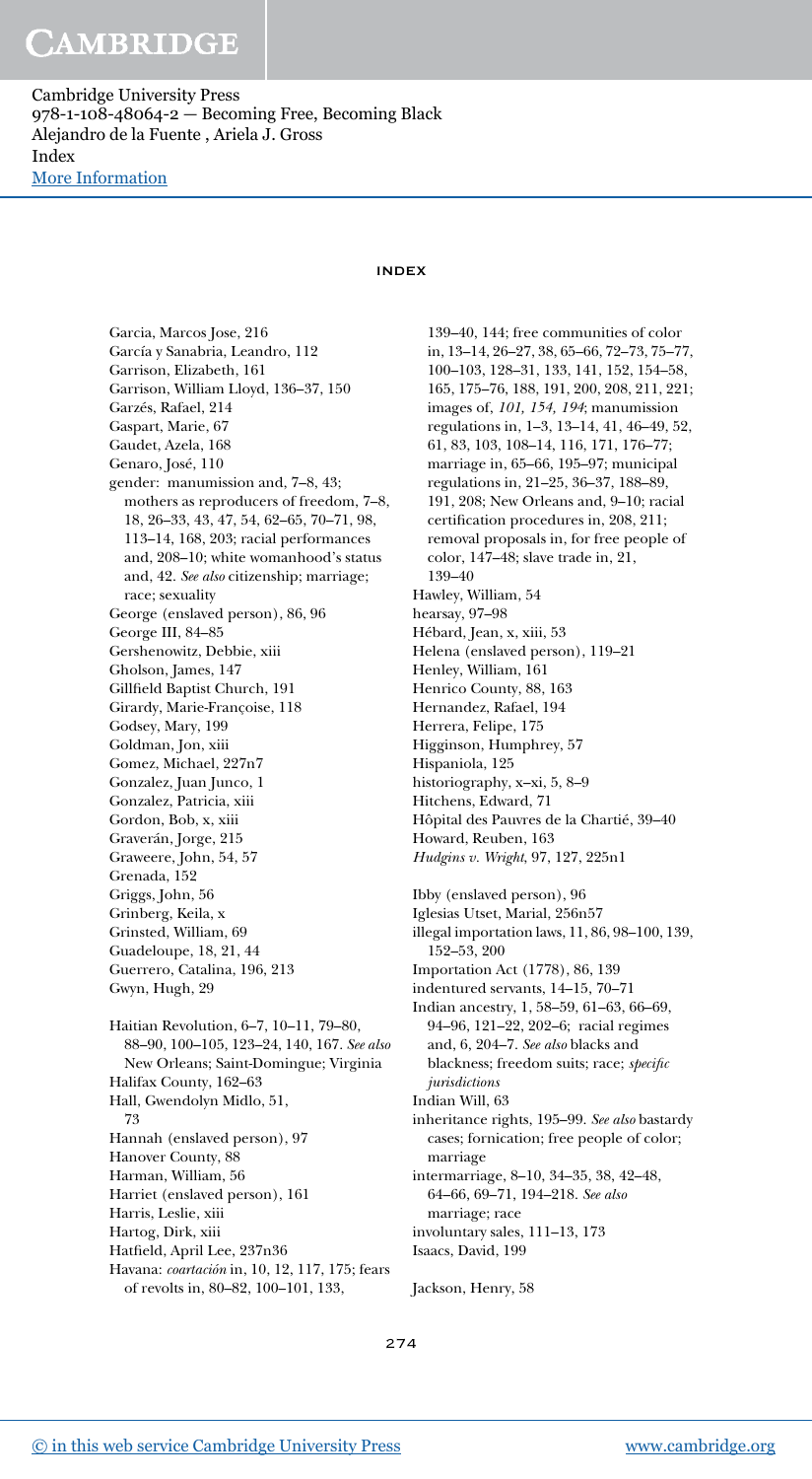Cambridge University Press 978-1-108-48064-2 — Becoming Free, Becoming Black Alejandro de la Fuente , Ariela J. Gross Index [More Information](www.cambridge.org/9781108480642)

Jamaica, 144, 152, 238n45

### INDEX

"A Japan-Based Global Study of Racial Reparations" (symposium), xiii Jeane (enslaved person), 58 Jefferson, Thomas, 84, 88, 143, 148 Jenkins v. Tom, 95 Jesus, Manuel de, 212 Jim (enslaved person), 95 Johnson, Anthony, 14–15, 54, 55, 70 Johnson, John, 15, 57 Johnson, Priscilla, 96 Johnson, Richard, 70 Johnson, Susanna, 70 Johnson, Walter, ix Jones, Martha, ix, x, xiii Jose Maria (enslaved person), 108 Joynes, Thomas R., 93–94 Juana (enslaved person), 1–2, 6 Junta de Fomento, 80 juries, 94–95, 167–68, 244n30 Kendall, P. R., 96 Kendall, William, 56, 58 Key, Elizabeth, 57, 69 Key, Thomas, 57 King and Queen County, 88–89 Kitt, Oni, 71 Klein, Herbert, xi, 228n13 Kotlikoff, Laurence J., 129 Ku Klux Klan, 198 Ladd, James, 87 La Escalera, 139–42, 157, 184–85 Lang, Elizabeth, 70–71 Lara, Silvia Hunold, x Leach, Hannah, 70 Leigh, Benjamin Watkins, 142 Lewis, Thomas, 142 The Liberator, 136–37, 142, 145 Liberia, 4, 148–52, 161–62, 167, 169 "The Life and Legacy of Marie Couvent" (Neidenbach), 263n22 Lilly (enslaved person), 62 limpieza de sangre, 17, 191, 211 L'Institution Catholique des Orphelins Indigents, 187–88 Lisbon, 45 Loa, Francisco Manuel de, 41 Long, Daniel, 2 Longo, Anthony, 70 Lorignac, Francisca, 102–3

Lorinak, Francisca, 246n51 Los negros en sus diversos estados y condiciones (Couto), 261n111 Louis, Jean, 39 Louisiana: Black Code (1806), 83, 126–27, 250n93; Civil Code (1825) of, 125–28, 197–98, 250n93; coartación in, 116–22, 125, 127–28; Code Noir of 1724, 19, 21, 33–35, 44, 50, 67, 75, 78, 122, 125; concubinage in, 34–35, 66–67, 123, 197–98, 215; Constitutional Convention of 1852 and, 184; Constitution of, 184, 186; as destination for free people of color, 6–7, 72–73, 80–82, 115–16, 124–25, 132–33, 166, 183–84; fears of revolt in, 81–82, 123, 137–38; freedom suits in, 44, 50–53, 114–31; free people of color in, 49–53, 71–78, 129–33, 155–58, 166–71, 182–84, 255n50; hybrid legal system of, 9–11; Iberian slavery laws in, 79–84, 116–18, 120–21, 125, 127, 168–69; Indians' racial position in, 66–68, 121–22; legal borrowings of, 19–21, 33–38; manumission regulations in, 10, 39–43, 50–53, 65, 75, 77–78, 116, 130–31, 166–71; maps of, 20, 115, 124; marriage regulations in, 10, 65, 197–98; as part of United States, 4, 116, 124–26; racial identity in, 206–7, 219; racialization of laws in, 83–84, 142, 146–47, 157–58, 183–85, 206; religious institutions of, 192–94; residency requirements and, 11, 134–35, 166–71; runaways and, 36–37; schooling restrictions in, 186–88; slave trade in, 2, 6, 10; Spanish colonialism in, 6, 35, 79–80, 114–15, 117 Louisiana Historical Center, xii Louisiana State Colonization Society, 151 Louisiana Supreme Court, 2–3, 126–29, 168–69, 206–8, 217 L'Ouverture, Toussaint, 79–80 Lucy v. Parish, 258n74 Ludwell, Philip, 61 Lula, Filomeno, 175 Luz García, María de la, 214 Mabry, Zachariah, 2

Madison, James, 84, 133 Magloire (enslaved person), 119–21 Magnimara, D. Patricio, 119–21 Major, Peter, 96 Malemba, Juan, 14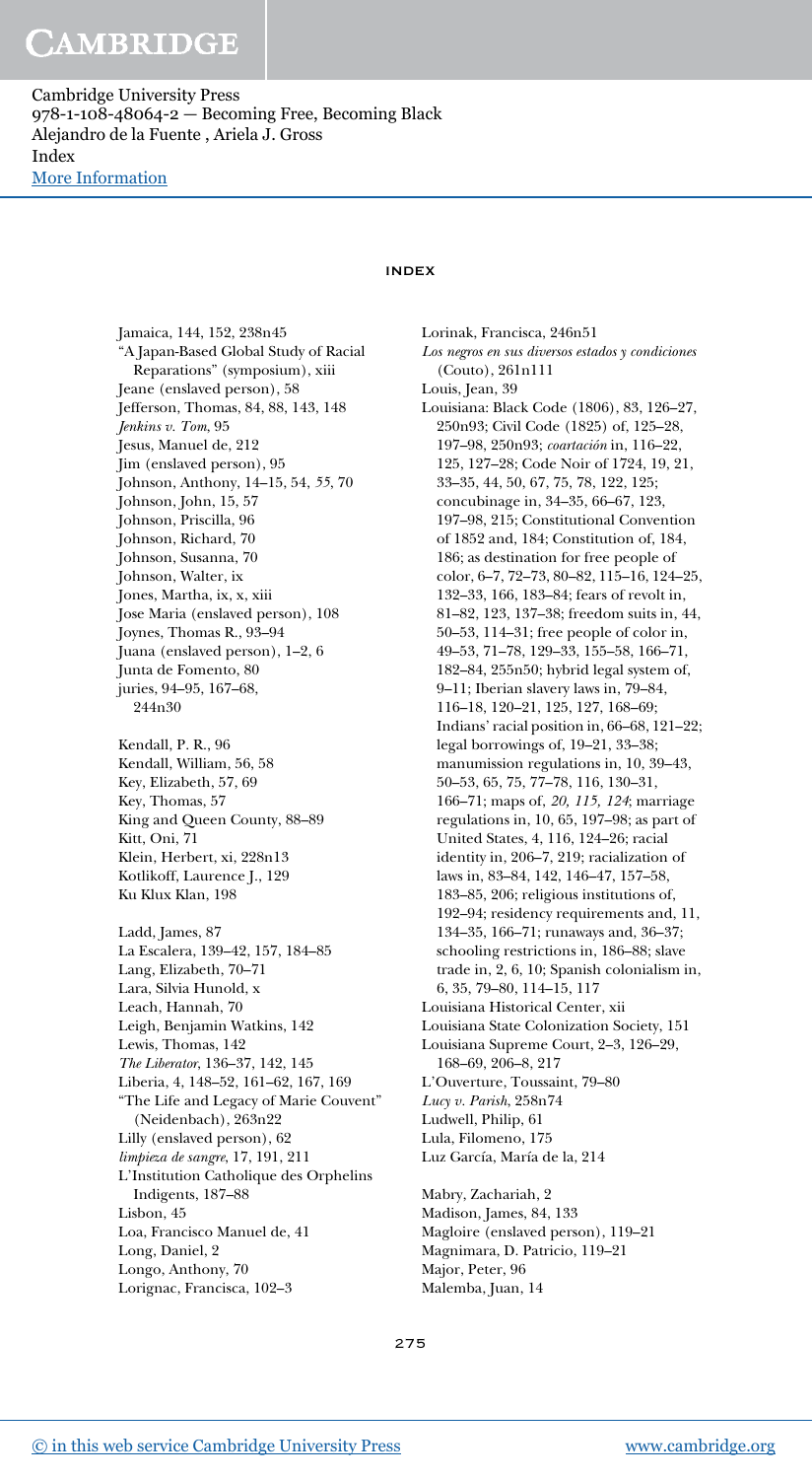Cambridge University Press 978-1-108-48064-2 — Becoming Free, Becoming Black Alejandro de la Fuente , Ariela J. Gross Index [More Information](www.cambridge.org/9781108480642)

### INDEX

manumission: black slave owners and, 155; citizenship demands and, 135–37, 159–60, 170–71; colonization movement's connection to, 7, 11, 132–35, 142–53, 161, 163, 169; Cuban restrictions on, 171–77; definition of, 1; free communities of color and, 2, 5–7, 11–17, 38, 49, 71–78, 101–2, 129–33, 146, 153–88, 219, 221; freedom suits as bargaining chip for, 98–99; gender and, 7–8, 42–43, 46–47; Iberian customs and, 41–49, 79–84, 101–4, 116, 220; justifications for, 61, 87–88; masters' property rights and, 38, 41, 51–53, 59–60; military service and, 51; as private affair, 78, 89, 127–29; proofs of, 40–41, 45, 60–61, 91–92, 118–19, 126–27; regulation of, 4–5, 10, 41–63, 65, 75, 87, 167–68, 222; self-purchase rights and, 48–49, 52, 77–78, 100, 106–8, 121–22, 126–27, 156, 168–69, 220–21, 250n98; testamentary, 45, 52, 54, 86–87, 91–92, 94, 129, 160–62, 257n67; Virginia's codes and, 53–64, 84–91, 126–27, 130–31. See also self-purchasing; specific jurisdictions Manumission Act (1782), 86–89 Manzano, Juan Francisco, 175 Maria Juana (enslaved person), 117 Maria Theresa (enslaved person), 118 Maria v. Robert Saunders, 93 Marie (free person of color), 50 maroons. See running away marriage: class restrictions on, 195–96, 200, 210–16, 265n40; manumission and, 40; racial restrictions on, 5, 8, 10, 34–35, 42, 47–48, 53–71, 75, 181–82, 194–99, 207–8, 216–17, 220, 224. See also concubinage; fornication; free people of color; gender; sexuality; slavery; specific jurisdictions Marriage, Class and Colour (Martínez-Alier), 266n46 Martin, Angelina, 26 Martínez-Alier, Verena, 196, 266n46 Martinique, 18, 21, 44, 50, 67, 229n18 Martinsburg Gazette, 147 Maruny, Mason Mathias, 212 Mason, Thomson, 95 Mathews, Morris, 70 McDonogh, John, 151 Melendez, Lorenzo, 188 Mercedes Suarez, Maria Josefa de las, 216 Mercer, Charles Fenton, 148–49

meritorious service, 61, 88 Merris, Martha, 69 Metayer, Adelaide, 128–29 Methodists, 88–90, 144–45 Meullion, Antoine, 52 Meund, Noah, 162 Michaux, Paul, 95 Michel, Johann, xiii microhistories, 8–9 military service, 7, 51, 76, 87, 102, 122–25, 184–86, 194, 206, 222 militias. See military service Miller, Christopher, 29 Miller, John F., 209 Miller, Sally, 208–9 Miller v. Belmonti, 208–9 Mina, Cristobal, 41, 49, 52 Mina, Jose, 41, 49, 52 Mingo, John, 50 Mingo, Thérèse, 50 Minor, John, 89 Miró, Esteban, 121, 123 Missouri Compromise, 137 Mitchell, William, 99 Mojarrieta, José, 113 Mongom, Philip, 54, 69 Morelli, Frederica, xiii Moreno Fraginals, Manuel, xi Morgan, Edmund, 58–59 Morrison, Alexina, 209 Morrison v. White, 209 Morton, Samuel, 178 Mozingo, Edward, 54 mulatto designation, 2, 7, 15, 25–42, 56–71, 74–77, 89, 95, 101–2, 110, 141–47, 181–86, 195–200 Murdaugh, John, 203 mutual-aid associations, 187, 193 Nanny Pegee v. Hook, 3 Nata, Andres, 119–20 Natchez war, 40, 122 Ndiaye, Pap, xiii Negro John Davis v. Wood, 97–98 Nese (enslaved person), 54 Newman, Mary, 71 New Orleans: colonization movement in, 150–52; fears of revolt in, 81–82, 123, 137–38; freedom suits in, 2, 51, 83,

- 115–16, 119–23, 127–28, 155, 170, 208;
- free people of color in, 6, 35, 49–50,
- 72–78, 129–31, 154–58, 165, 176, 184–85,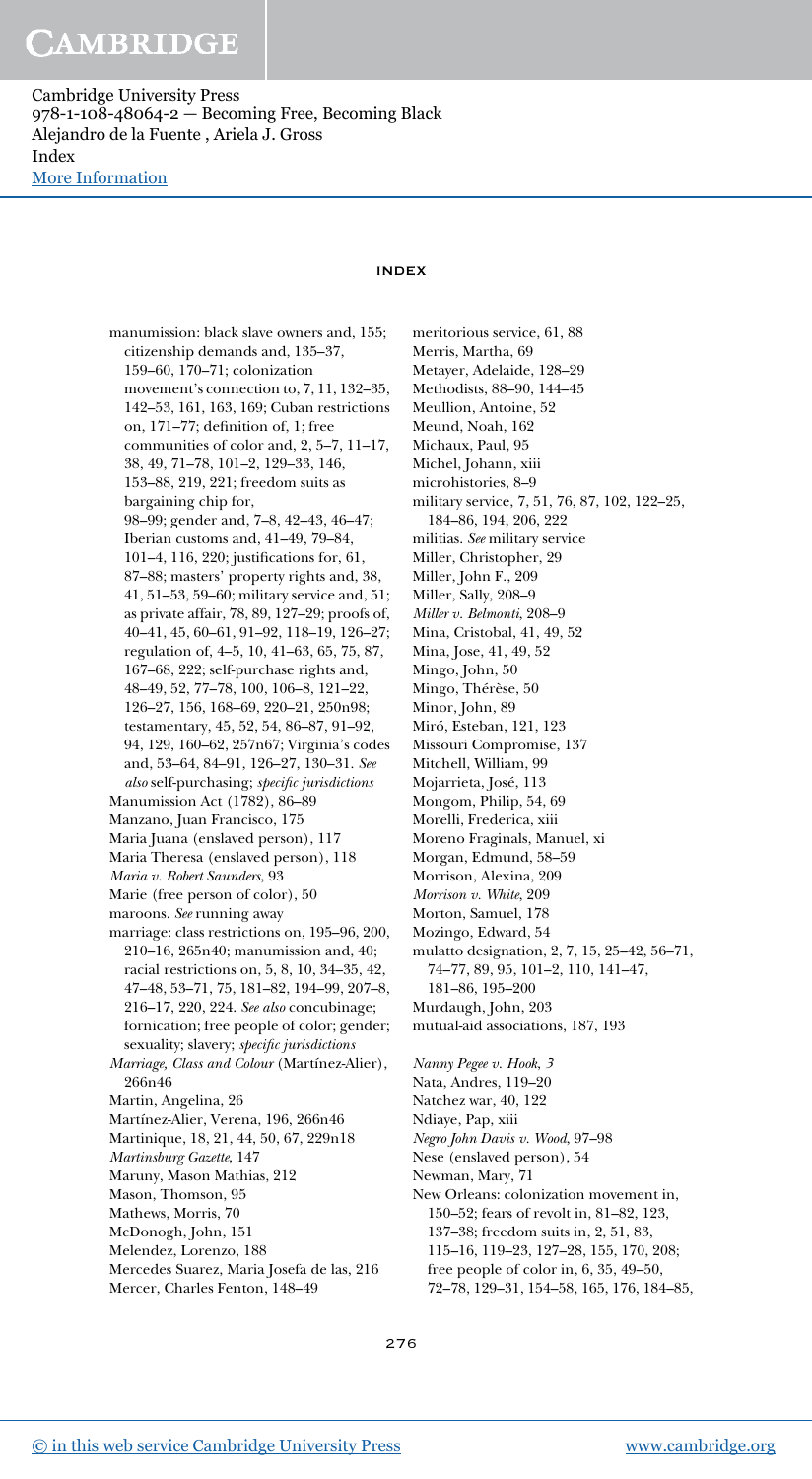Cambridge University Press 978-1-108-48064-2 — Becoming Free, Becoming Black Alejandro de la Fuente , Ariela J. Gross Index [More Information](www.cambridge.org/9781108480642)

### INDEX

187, 190, 193, 200, 221, Havana and, 9–10; images of, 115; marriage in, 68, 197, 198, 207; racial regulations in, 123–24, 127, 132, 141–42, 145–46, 183–84; slave trade in, 9, 137–39, 178 New Orlean Semi-Weekly Creole, 132–33 Newton, Abram, 62 New York Times, 170 Nieidenbach, Elizabeth Clark, 263n22 Nizardo, Beatriz, 13–14, 38 Norfolk and Portsmouth Herald, 147 Norfolk County, 60, 99 Northampton County, xii, 14–15, 54–55, 64, 70–71, 73, 100, 149 Nos hommes et notre histoire (Desdunes), 263n22 notaries, 1, 119, 120 Notes on the State of Virginia (Jefferson), 88 Nott, Josiah, 146–48, 178 Noxe, Andrew, 29 O, Maria de la, 212 O'Donnell, Leopoldo, 185 O'Gavan, Juan Bernardo, 179 Oliveau, Eulalie, 2–4, 168 Oliveau, Henri, 2 Ordenanzas de los negros, 21–22 O'Reilly, Alejandro, 73, 116–17, 121–22 Organization of Creole Free Men of Color Militia Act, 124 Palmer, Vernon Valentine, 229n18 Pamunky Tribe, 202, 203 Pantalon (enslaved person), 52 Papaw (enslaved person), 61 papeles, 112, 117, 119, 120, 128, 173 pardo designation, 7, 16, 47–48, 76–77, 122, 181, 188, 194, 199–218 Parin, Mateo, 117–18 Parish, Mary, 161–62 Parker, George, 15 Parsons, Sallie, 161 partus sequitur ventrem, 7, 18, 30–31, 33, 65, 69, 113–14. See also bastardy cases Pascasio, Pedro, 113 passing, 200, 209–10, 267n64 Paulino (enslaved person), 175 Payne, Francis, 55–56, 69–70 Peake, Mary, 186 Pease, Jonathan, 61 Pegee, Nanny, 1–2, 5–8, 169 Pegram v. Isbell, 95

Peñalver, Maria Faustina, 191 Perez, Isabel, 14 Perez, Matias and Diego, 14 performativity (of race), 201, 206–8, 217 Peterfield, J., 92 petitions to legistlature: for manumission, 4–5, 10, 41–63, 65, 75, 87, 167–68, 222; "not a negro" certification and, 82, 140–41, 159, 166–69, 222, 236n30; for reenslavement, 25–26, 82, 140–41, 159, 166–69, 222, 236n30; to remain in state, 1–2, 5, 11, 41, 49, 71–78, 132–35, 156–66, 188; for removal of free people of color, 7, 11, 132–35, 142–53, 156, 161–63, 169. See also manumission; race; reenslavement; specific jurisdictions Peyton, John, 161 Phillips, Alexander, 206 phrenology, 178. See also scientific racism Pierce, William, 29 Pitts, Elisha, 71 plaçage, 69 Pointe Coupée Parish, 2, 4 Ponce, Francisco, 76 Porche, Magdelaine Oliveau, 2 Pott, Francis, 58 Powhatan County, 165 Prado, Francisco, 110 Pragmatic on Marriage (Cuba), 66, 182 Premo, Bianca, xiii prescription (principle), 168 Price, Thomas, 150 Prince George County, 86 Prosser, Gabriel, 80–81 Puerto Príncipe, 105, 113 purity of blood. See limpieza de sangre Quakers, 2, 84–85, 87, 90

race: blood quantum ideas and, 17, 66–68, 191, 211; certifications of, 201–3; citizenship and, 11–12, 17, 21–27, 78, 130–31, 135–36, 158–66, 193, 221–22; class and (in Cuba), 195–96, 200, 210–17, 221–22, 265n40; fluid categories of, 26–33, 69; Iberian codifications of, 6–12, 15–27, 42–49, 79–80, 89–90, 220; legal determinations of, 2, 5, 7, 9, 15–17, 21–27, 43–44, 53–71, 97–98, 178–82, 191, 193, 199–218, 267n64; marriage and, 5, 8, 10, 34–35, 53–71, 75, 181–82, 194–99, 207–8, 210–16, 220, 224; mother's status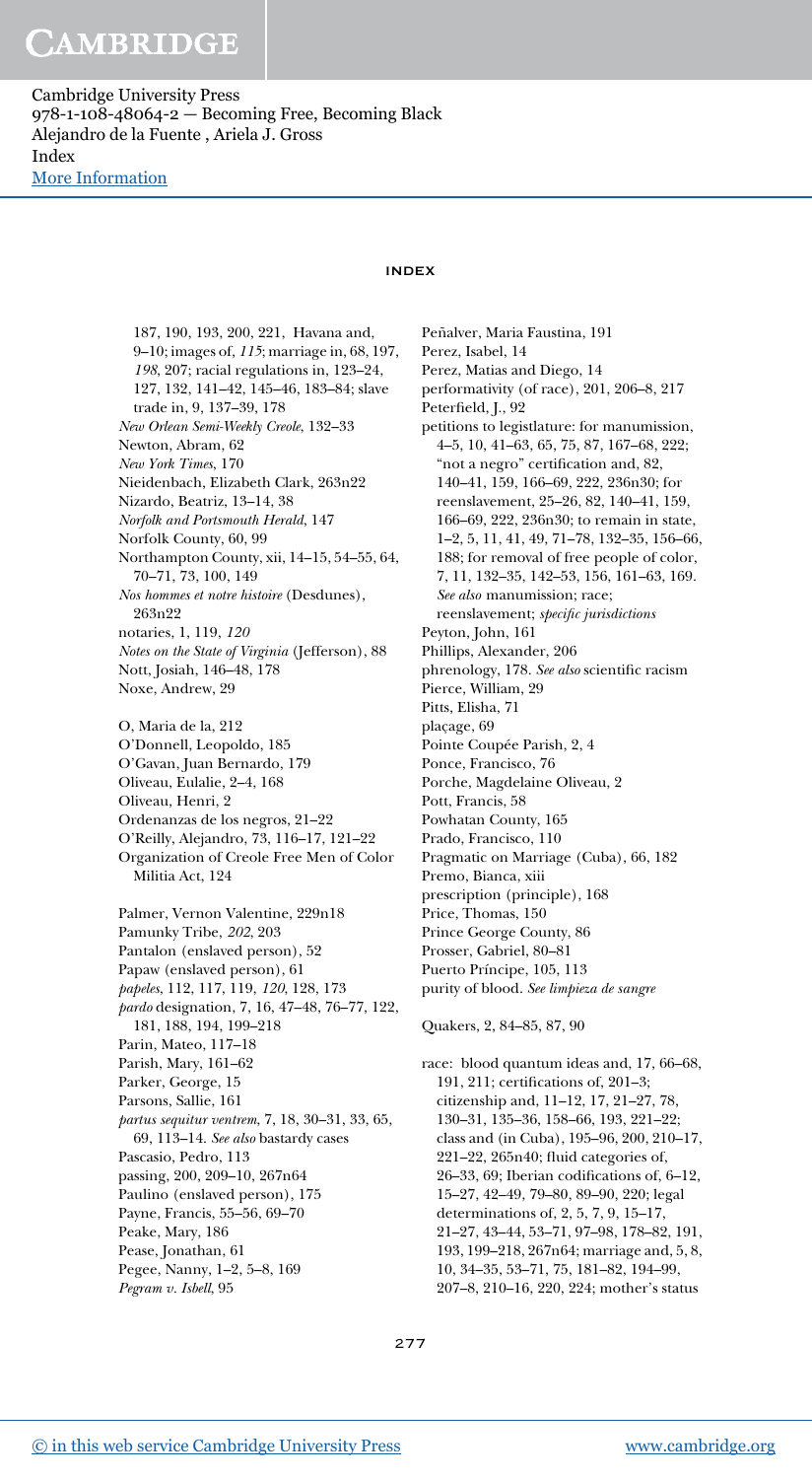Cambridge University Press 978-1-108-48064-2 — Becoming Free, Becoming Black Alejandro de la Fuente , Ariela J. Gross Index [More Information](www.cambridge.org/9781108480642)

### INDEX

and, 7, 54, 65, 70–71, 98, 203; mulatto category's ambiguity and, 2, 7, 15, 25–26, 31–38, 42, 56–71, 74–77, 89, 95, 101–2, 110, 141–47, 181–86, 195–218; passing and, 200, 209–10, 267n64; performance of, 201, 209–10, 217, 267n64; presumption of enslavement and, 5–7, 15–17, 21–44, 50–65, 74–75, 78–80, 97–98, 127, 130–31, 153–77, 181–82, 217, 219; property ownership and, 14–15, 74, 183–86; religious institutions and, 5, 75–76, 184–85, 191–94, 221–22; residency requirements and, 3–5, 146–47, 156, 158–66; schooling and, 5, 184–91; scientific racism and, 178–82, 189; segregation and, 123, 188–90; sexuality and, 8–10, 34–35, 38, 42–48, 64–66, 69–71, 194–218; slavery's role in white solidarity and, 142–48, 157–58, 178–82; state or colonial regulation of, 4–5; testimony and, 57–58, 74, 200–201, 204; white man's democracy and, 141–53, 161–71, 179–80. See also bastardy cases; blacks and blackness; concubinage; free people of color; gender; Indian ancestry; manumission; scientific racism; whiteness Randolph, Thomas Jefferson, 143 Raphael, Jean-Baptiste, 67 real cédula (1577), 230n29 real cédula (1768), 108 real cédula (1789), 104–5, 246n56 real cédula (1805), 195–96 Real Consulado de Agricultura y Comercio, 17 reenslavement, 25–26, 82, 140–41, 159, 166–69, 222, 223, 236n30. See also free people of color; gender Reglamento de Esclavos (1842), 134, 173 Regla Travieso, María Josefa de, 214 religion: citizenship proof and, 26, 45; colonization movements and, 148–53; race and, 75–76, 182–84; schooling and, 187–88; sexuality and, 65–66; slavery's compatibility with, 16, 19, 26–27, 31, 33, 49, 89–92, 220–21. See also specific denominations and institutions removal efforts, 7, 11, 132–35, 142–53, 161, 167, 169. See also citizenship; colonization movements; free people of color;

manumission Revell, Randall, 14–15 revolts (against slave system): Cuban contexts and, 80–82, 100–101, 133, 139–40, 144; Louisiana context and, 81–82, 123, 137–38; Virginian context and, 79–83, 88–89, 102–3, 137–41, 185, 191, 222, 243n20

Richmond: colonization efforts and, 147, 149, 163, 180, 202; free people of color in, 83, 99, 142, 154, 159, 165, 202–5; Haitian Revolution and, 80–81; religious institutions in, 192; slave markets of, 133–34. See also Virginia

Richmond Dispatch, 203

- Richmond Enquirer, 147, 180, 204–5
- Riter, Ann, 223
- Rivero Valdés, Orlando, xii

Roberts, Ann and Humphreys, 91

- Roberts, William, 96
- Robin (enslaved person), 61
- Robin v. Hardaway, 95
- Rodriguez, Catalina, 26
- Rodríguez, José Ignacio, 176
- Rodriguez, Juan, 48
- Rodriguez de la Soledad, Luis, 76
- Rojas, Diego de, 13
- Rojas, Hernán Manrique de, 48

Roman law, 4, 8, 33, 44, 65, 125–28, 135–36, 228n15

- Romano, Renee, xiii
- Rosario, Juan del, 26
- Royal Pragmatic on Marriage (1776), 66, 182
- Ruffin, Robert, 40
- Ruffner, William Henry, 186
- running away, 29–30, 36–38, 140, 153–55,
- 201–2, 221
- Rupert, Anton J., 129

Sachs, Honor, 95

- Saco, José Antonio, 147
- Saint Augustine's Cathedral, 192–93
- Saint-Domingue, 6–7, 10–11, 21, 79–83,
	- 89–90, 100–105, 115–16, 123–25, 140,
- 187, 229n18. See also Haitian Revolution Saint Landry Parish, 184
- Salazar, Diego de, 13–14
- Saly, Maria Luisa, 117–19
- Sampson, Lavinia, 202, 203
- Sampson, Sally, 203
- Samuel (enslaved person), 161
- Santiago v. Antonion Moreira, 107
- Santo Domingo, 21, 46, 141, 207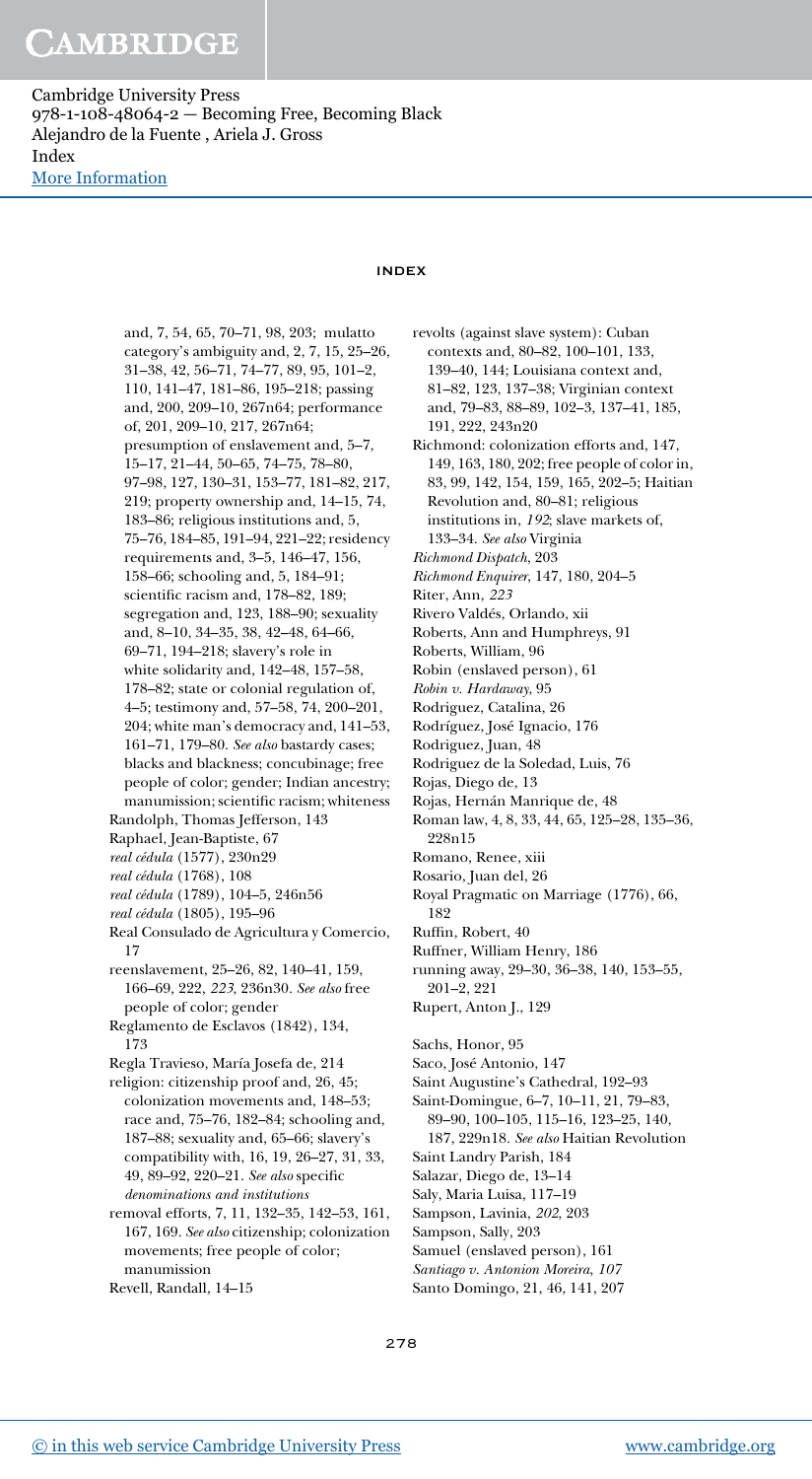Cambridge University Press 978-1-108-48064-2 — Becoming Free, Becoming Black Alejandro de la Fuente , Ariela J. Gross Index [More Information](www.cambridge.org/9781108480642)

### INDEX

Savage, Sally, 161 Savage, Thomas, 63 Scarbrough, Edmund, 96 Schaub, Jean-Fred, xiii schools, 182–91 Schor, Hilary, xiii Schor, Paul, xiii Schweninger, Loren, 258n69 scientific racism, 178–82, 189 Scott, Rebecca J., ix, x, xiii, 53 Sebastiani, Silvia, xiii "second slavery,"80 Seed, Patricia, 210–11 self-purchase, 42–43, 92, 100, 106–7; Bourbon expansions of, 82–83; coartación and, 48–49, 107–11; colonization movement and, 151–52; Iberian customs regarding, 11, 42–49, 77–78, 220–21; Indian slavery and, 121–22; involuntary sales and, 111–13, 173; lawsuits regarding, 4; Louisiana's jurisdictional change and, 115–31; loved ones and, 39–41, 50–51, 92, 164; notaries and, 1, 119, 120; regulations of, 39–43, 156, 164. See also coartación; gender; manumission Seven Years' War, 79, 103 Seville, 45 Seville v. Chrétien, 127 sexuality: bastardy cases and, 8, 42, 63–65, 69–71; concubinage and, 34–35, 66–67, 123, 197–98, 215; fornication and, 30, 42, 63–65, 70–71. See also gender; marriage Siete Partidas, 16, 46, 117, 125–26, 128. See also law; slavery Silvia (enslaved person), 98–99 síndico, 104, 108–10, 112, 174 Slave Law in the Americas (Watson), 228n15 slavery: agency within, xi, 6, 11, 17–21, 115–22, 130–31, 160–62, 220, 227n7; British colonial laws and, 5, 8, 16, 19, 26–33; comparative methodologies and, x–xi; as criminal sanction for people of color, 183–84; emancipation movements and, 84–85, 87–89, 132–41, 143–44; gender and, 7–8, 168; historians of, ix; illegal importation laws and, 11, 86, 98–100, 139, 152–53, 200; indentured servitude and, 14–15, 58, 70–71; Indian ancestry and, 1, 31, 58–59, 95–98, 121, 245n38; legal borrowings

and, 17–21, 102–5; mother's status and, 7, 18, 26–33, 43, 47, 62–65, 68–71, 98, 113–14, 203; positive good defenses of, 6, 145–46, 157–58, 179–80; race and, x–xi, 15, 21–33, 53–64, 74–78, 146–77, 219–24, 225n1; religion and, 16, 19, 26, 31–33, 49, 89–92, 220–21; revolts and, 79–84, 88–89, 100–103, 133, 135–41, 144, 185, 191, 222, 243n20; running away and, 29, 36–38, 140, 153–55, 201–2, 221; self-purchasing and, 1, 4, 77–78, 82–83, 92, 151–52, 168–69; slaves' rights and, 1, 5–6, 17–21, 48–49, 82–84, 100, 104–6, 112, 117–18, 121–23, 130–31, 159–61, 171–74, 218, 220; Southerners' moral defenses of, 145–46, 157–58, 179–80; terms of service and, 44–53; U.S. commitment to, 130–31, 133–34; weapons prohibitions and, 185–86; whiteness as criterion of freedom and, 181–82, 208–10. See also concubinage; free people of color; gender; manumission; marriage; reenslavement; whiteness; specific jurisdictions Smith, John, 61 Smith, Tamar, 71 Smith, William "Extra Billy,"165 Sociedad Económica de Amigos del País, 189–91 Southampton County, 137, 164 South Carolina, 19, 125, 229n17 Stafford County, 201 statu liberi (Louisiana), 125 Stephan, Dame, 119 Sterling (enslaved person), 159 Sterling, William, 58 Stockdell, John, 162 Stockly, Charles, 90–91 Stolzenberg, Nomi, xiii Strader v. Graham, 168 Stran, Mary P., 161 Superior Council (Louisiana), 50–53, 75 Takezawa, Yasuko, xiii Taney, Roger, 195, 222 Taylor, George Keith, 94 Taylor, Philip, 55 Teackle, Levin, 91 Tenreyro, Juan, 215 Terry (enslaved person), 99 testaments. See wills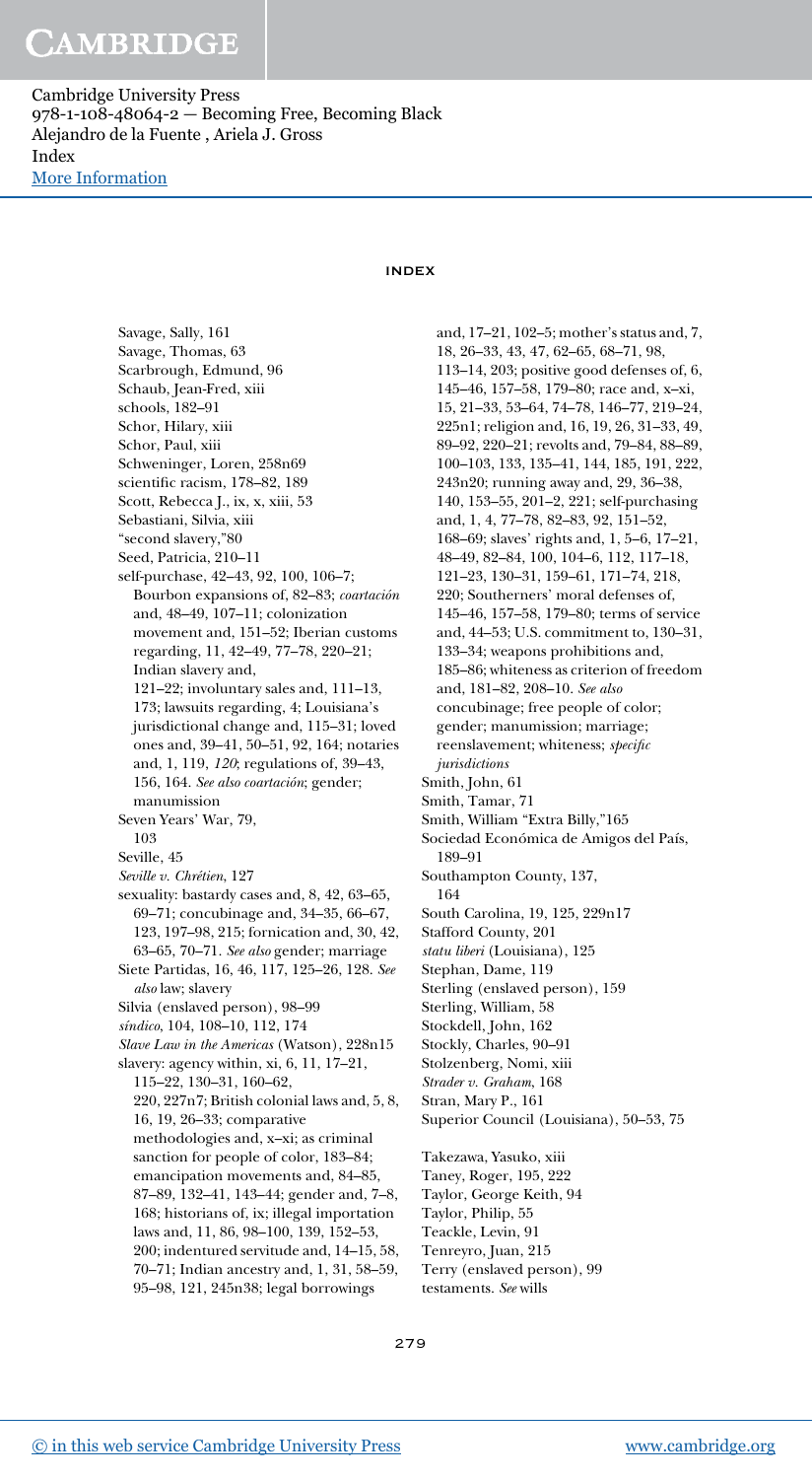Cambridge University Press 978-1-108-48064-2 — Becoming Free, Becoming Black Alejandro de la Fuente , Ariela J. Gross Index [More Information](www.cambridge.org/9781108480642)

### INDEX

Thibeaud, Clément, xiii Tiocon, Fançois, 39–41, 51 Tolet y Vargnes, Feliciana Pascuala, 213 Tomlins, Christopher, 229n17 Torre, Juana Josefa de la, 109–10 Toyer, Anne, 71 Trader, Samuel, 93–94 Trinidad, 152 Trinidad, Manuel de la, 112–13 Trouin, Andrew, 99 Turits, Richard, x Turnbull, David, 141, 254n37 Turner, Nat, 79, 137–38, 138, 139, 141, 148–49, 162–63, 182–83, 191, 222, 243n20 Twiford, Revell, Sr., 161–62 Tyer, Margery, 69–70 unequal marriage (Cuba), 195–96, 200, 210–17, 265n40. See also Royal Pragmatic on Marriage (1776) Unzaga, Luis de, 119, 122 Ursuline nuns, 187 Valdés, Gerónimo, 173, 185, 197 Valencia, 45 Vanon, Simon, 50 Varela, Felix, 212 Vargas, Pedro, 215–16 Varinas (Marquis of), 25 Vaughan, Eleanor, 204 Vaughn, Craddock, 162, 204 Vaundry, Norbert, 207 Vázquez, Joaquín, 196, 211, 213 Vazquez, Sebastian, 14 Vázquez de Espinosa, Antonio, 26 Velazco, Matías, 191 Villaverde, Cirilo, 175 Villeinage, 19 Virginia: citizenship's curtailment and, 179–81, 221–22; colonization society movement and, 132–35, 148–51, 156, 161; Constitution of, 180; emancipation efforts and, 143–44; equality ideals and, 84–100; freedom suits in, 11, 44, 91–100; free people of color and, 6, 26–33, 65–66, 82–83, 86, 89, 129–31, 146–48, 153–56, 158–66, 182–83, 243n20; illegal importation laws and, 11, 86, 98–100, 139, 152–53, 200; Indian ancestry and, 1–2, 31, 69, 245n38; legal borrowings of, 19–21; manumission regulations in, 10,

39–43, 53–64, 77–78, 90–91, 126–27, 130–31, 222; maps of, 28, 85; marriage regulations in, 10, 65, 195–96, 198–99; racial regulations in, 5, 10, 26–33, 141–48, 157–66, 204–6, 219, 263n18; Reform Convention of, 180; residency requirements of, 1–2, 5, 11, 41, 49, 71–78, 132–35, 156, 158–66, 188; runaways and, 36–37; schooling restrictions in, 186–87; slave revolt possibilities in, 79–80, 82–83, 88–89, 102–3, 137–41, 185, 191, 222, 243n20; slave trade in, 6, 16, 33, 56, 74–75, 84–86, 98, 139, 200 Virginia Importation Act (1778), 86, 139 Virginia Manumission Act, 86–89 Virginia Supreme Court, 2, 86, 95, 98, 160, 201 Walker, David, 135–39, 142 Walker, John, Jr., 96 Wall, Wendy, xiii Walters, William, 161 Walthum, Elisabeth, 57–58 Ward, Nathaniel, 229n17 Warren, Henry, 63 Warwick, Hannah, 31 Washington, George, 84 Watson, Alan, 228n15 Watson, John M., 258n74 Webb, Abimeleck, 64 Webb, Jane, 63–64 Webb, Thomas, 56 Weeks, Esther, 71 Wells v. Lewis, 96 West, John, 56 West, Nancy, 199 Whartons (family), 201–2 Wheeler, Stephen B., 180 whipping, 29, 32, 36 White, James, 209 white man's democracy, 7, 180–81, 219. See also citizenship; free people of color; race; Virginia whiteness: certifications of, 201–4, 208–10; citizenship and, 5–7, 11, 15, 31, 78, 181–82, 200–201, 203, 206, 219, 223–24; Cuba's colonial settlement efforts and, 152–53, 216; emancipation claims based on, 181–82; gender and, 8; Haitian Revolution and, 6–7; passing and, 200, 209–10, 267n64; privilege and, ix; schooling and, 191; slavery's

280